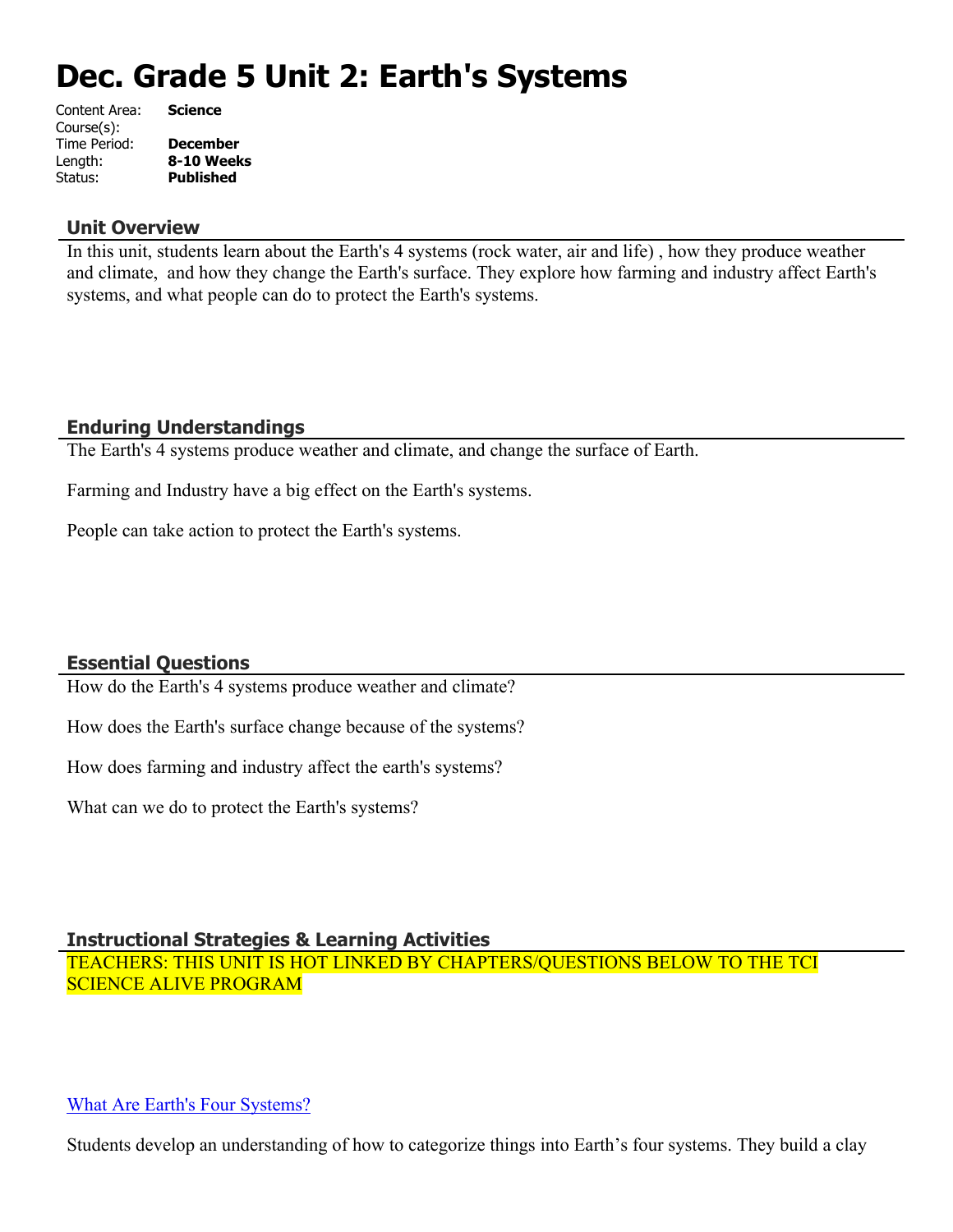model of Earth, showing each of Earth's systems. They also graph how much water on Earth is available as drinking water.

[Reading Further](https://subscriptions.teachtci.com/shared/sections/11681?program_id=156&student_view=true): Exploring the Deep Sea

 $\bullet$  [2](https://subscriptions.teachtci.com/shared/programs/156/lessons/1584/slide_shows)

## [How Do Earth's Systems Produce Weather and Climate?](https://subscriptions.teachtci.com/shared/programs/156/lessons/1584/slide_shows)

Students examine placards about weather and climate. They determine which of Earth's systems interact to produce weather and climate. Then pairs create a diagram and give a weather report about one of the examples.

[Reading Further](https://subscriptions.teachtci.com/shared/sections/11707?program_id=156&student_view=true): Antarctica for All

 $\bullet$  [3](https://subscriptions.teachtci.com/shared/programs/156/lessons/1585/slide_shows)

# [How Do Earth's Systems Change Earth's Surface?](https://subscriptions.teachtci.com/shared/programs/156/lessons/1585/slide_shows)

Students work in groups of four to analyze one example of how Earth's surface changed. They create an act-itout to model how Earth's systems interacted to cause this change.

[Reading Further](https://subscriptions.teachtci.com/shared/sections/11722?program_id=156&student_view=true): Let Worms Do the Work

 $\bullet$   $4$ 

# [How Do Farming and Industry Affect Earth's Systems?](https://subscriptions.teachtci.com/shared/programs/156/lessons/1586/slide_shows)

Students observe some effects farming and industry have on Earth's systems. They model the effects the mining industry has on the geosphere by "mining" chocolate chips from cookies.

[Reading Further](https://subscriptions.teachtci.com/shared/sections/11765?program_id=156&student_view=true): Traveling Tacos

 $\bullet$  [5](https://subscriptions.teachtci.com/shared/programs/156/lessons/1588/slide_shows)

## [How Do People's Everyday Lives Affect Earth's Systems?](https://subscriptions.teachtci.com/shared/programs/156/lessons/1588/slide_shows)

Students view examples of everyday activities and discuss how the activity affects Earth's systems. Then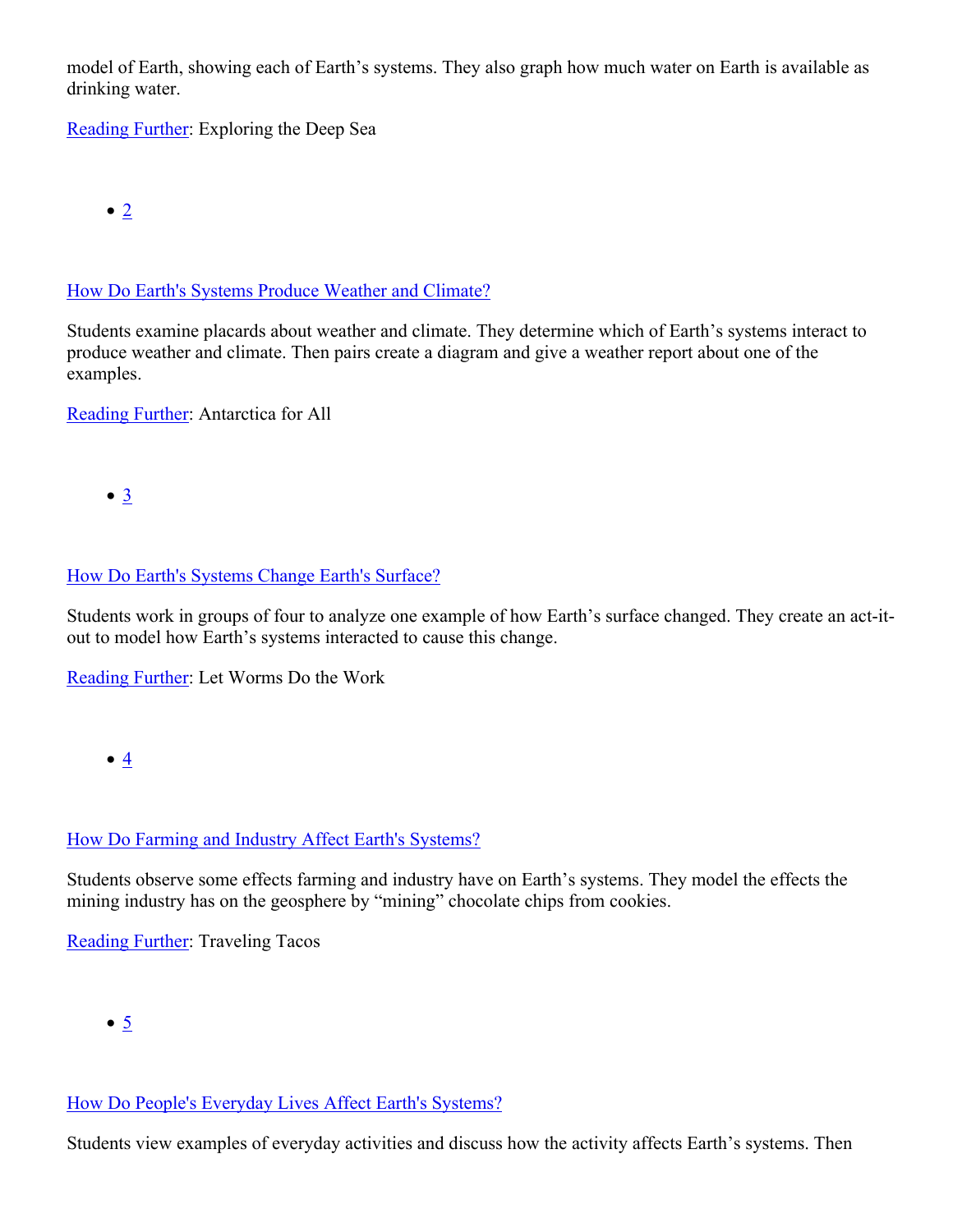groups brainstorm ways to reduce the negative impact each activity has on Earth.

[Reading Further](https://subscriptions.teachtci.com/shared/sections/11782?program_id=156&student_view=true): What Clean Water Means

 $\bullet$  [6](https://subscriptions.teachtci.com/shared/programs/156/lessons/1589/slide_shows)

 $\overline{a}$ 

[What Can People Do To Protect Earth's Systems?](https://subscriptions.teachtci.com/shared/programs/156/lessons/1589/slide_shows)

Students act as engineers to design and build a water filter using a set of materials. In groups, they research different ways people protect Earth's systems and create a podcast to report their research.

[Reading Further](https://subscriptions.teachtci.com/shared/sections/11818?program_id=156&student_view=true): Diving Birds and Bullet Trains

# **Integration of Career Exploration, Life Literacies and Key Skills**

working in cooperative groups

Students will do a STEM activity to create a water filtration system

| CRP.K-12.CRP2        | Apply appropriate academic and technical skills.                                                                                                                                                                                          |
|----------------------|-------------------------------------------------------------------------------------------------------------------------------------------------------------------------------------------------------------------------------------------|
| TECH.9.4.5.CT.4      | Apply critical thinking and problem-solving strategies to different types of problems such<br>as personal, academic, community and global (e.g., 6.1.5. Civics CM.3).                                                                     |
| <b>CRP.K-12.CRP5</b> | Consider the environmental, social and economic impacts of decisions.                                                                                                                                                                     |
| CRP.K-12.CRP4        | Communicate clearly and effectively and with reason.                                                                                                                                                                                      |
| TECH.9.4.5.CT.1      | Identify and gather relevant data that will aid in the problem-solving process (e.g.,<br>2.1.5.EH.4, 4-ESS3-1, 6.3.5.CivicsPD.2).                                                                                                         |
| CRP.K-12.CRP11       | Use technology to enhance productivity.                                                                                                                                                                                                   |
| TECH.9.4.5.Cl.2      | Investigate a persistent local or global issue, such as climate change, and collaborate with<br>individuals with diverse perspectives to improve upon current actions designed to address<br>the issue (e.g., 6.3.5. Civics PD.3, W.5.7). |
| <b>CRP.K-12.CRP9</b> | Model integrity, ethical leadership and effective management.                                                                                                                                                                             |
|                      | The ability to solve problems effectively begins with gathering data, seeking resources,<br>and applying critical thinking skills.                                                                                                        |
| CAEP.9.2.8.B.3       | Evaluate communication, collaboration, and leadership skills that can be developed<br>through school, home, work, and extracurricular activities for use in a career.                                                                     |
| CAEP.9.2.8.B.4       | Evaluate how traditional and nontraditional careers have evolved regionally, nationally,                                                                                                                                                  |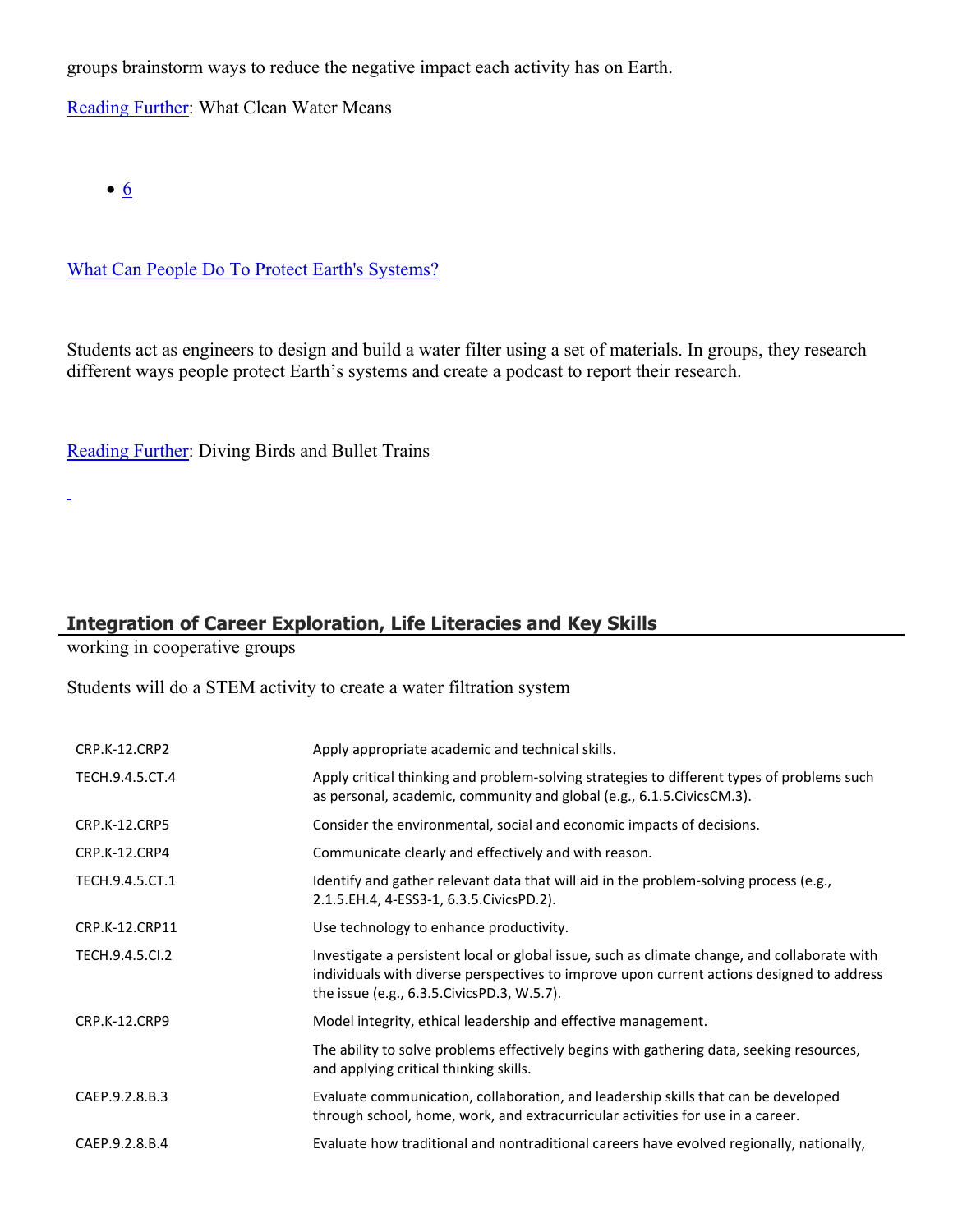|                      | and globally.                                                                                                                                                                                                                                |
|----------------------|----------------------------------------------------------------------------------------------------------------------------------------------------------------------------------------------------------------------------------------------|
| <b>CRP.K-12.CRP8</b> | Utilize critical thinking to make sense of problems and persevere in solving them.                                                                                                                                                           |
| WRK.9.2.5.CAP.1      | Evaluate personal likes and dislikes and identify careers that might be suited to personal<br>likes.                                                                                                                                         |
| TECH.9.4.5.Cl.3      | Participate in a brainstorming session with individuals with diverse perspectives to expand<br>one's thinking about a topic of curiosity (e.g., 8.2.5.ED.2, 1.5.5.CR1a).                                                                     |
| <b>CRP.K-12.CRP7</b> | Employ valid and reliable research strategies.                                                                                                                                                                                               |
| TECH.9.4.5.IML.6     | Use appropriate sources of information from diverse sources, contexts, disciplines, and<br>cultures to answer questions (e.g., RI.5.7, 6.1.5. History CC.7, 7.1. NM. IPRET.5).                                                               |
| WRK.9.2.5.CAP.2      | Identify how you might like to earn an income.                                                                                                                                                                                               |
|                      | An individual's passions, aptitude and skills can affect his/her employment and earning<br>potential.                                                                                                                                        |
| TECH.9.4.5.Cl.1      | Use appropriate communication technologies to collaborate with individuals with diverse<br>perspectives about a local and/or global climate change issue and deliberate about<br>possible solutions (e.g., W.4.6, 3.MD.B.3, 7.1.NM.IPERS.6). |
| WRK.9.2.5.CAP.3      | Identify qualifications needed to pursue traditional and non-traditional careers and<br>occupations.                                                                                                                                         |
| TECH.9.4.5.CT.2      | Identify a problem and list the types of individuals and resources (e.g., school, community<br>agencies, governmental, online) that can aid in solving the problem (e.g., 2.1.5.CHSS.1, 4-<br>ESS3-1).                                       |
| WRK.9.2.5.CAP.4      | Explain the reasons why some jobs and careers require specific training, skills, and<br>certification (e.g., life guards, child care, medicine, education) and examples of these<br>requirements.                                            |
| CRP.K-12.CRP1        | Act as a responsible and contributing citizen and employee.                                                                                                                                                                                  |
| CRP.K-12.CRP6        | Demonstrate creativity and innovation.                                                                                                                                                                                                       |
| CRP.K-12.CRP10       | Plan education and career paths aligned to personal goals.                                                                                                                                                                                   |
| CRP.K-12.CRP12       | Work productively in teams while using cultural global competence.                                                                                                                                                                           |
|                      |                                                                                                                                                                                                                                              |

## **Technology and Design Integration**

online games for each section

Generation Genius

Bill Nye

Crash Course Kids

Brainpop

Youtube

| TECH.8.1.5.A.CS1          | Understand and use technology systems                                            |
|---------------------------|----------------------------------------------------------------------------------|
| $CS.3 - 5.8.2.5$ . ITH. 1 | Explain how societal needs and wants influence the development and function of a |
|                           | product and a system.                                                            |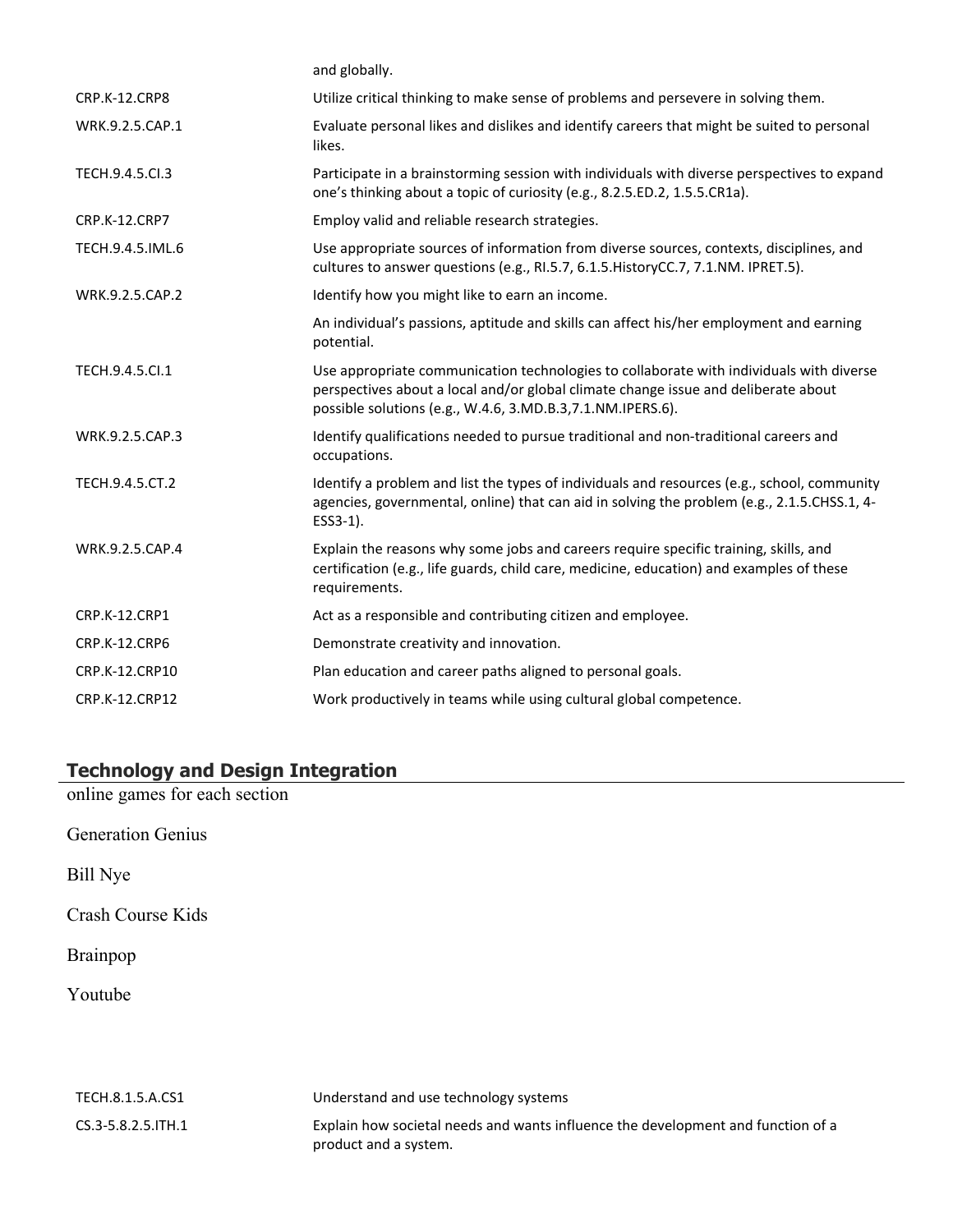|                    | Engineering design is a systematic and creative process of communicating and<br>collaborating to meet a design challenge. Often, several design solutions exist, each better<br>in some way than the others.                       |
|--------------------|------------------------------------------------------------------------------------------------------------------------------------------------------------------------------------------------------------------------------------|
| CS.3-5.8.1.5.DA.1  | Collect, organize, and display data in order to highlight relationships or support a claim.                                                                                                                                        |
| CS.3-5.8.2.5.ETW.4 | Explain the impact that resources, such as energy and materials used to develop<br>technology, have on the environment.                                                                                                            |
| CS.3-5.8.2.5.ED.3  | Follow step by step directions to assemble a product or solve a problem, using appropriate<br>tools to accomplish the task.                                                                                                        |
| CS.3-5.8.2.5.ED.4  | Explain factors that influence the development and function of products and systems (e.g.,<br>resources, criteria, desired features, constraints).                                                                                 |
| CS.3-5.8.2.5.ETW.3 | Explain why human-designed systems, products, and environments need to be constantly<br>monitored, maintained, and improved.                                                                                                       |
| CS.3-5.8.2.5.ED.1  | Explain the functions of a system and its subsystems.                                                                                                                                                                              |
| CS.3-5.8.2.5.ETW.5 | Identify the impact of a specific technology on the environment and determine what can<br>be done to increase positive effects and to reduce any negative effects, such as climate<br>change.                                      |
|                    | Societal needs and wants determine which new tools are developed to address real-world<br>problems.                                                                                                                                |
| CS.3-5.8.2.5.ED.2  | Collaborate with peers to collect information, brainstorm to solve a problem, and evaluate<br>all possible solutions to provide the best results with supporting sketches or models.                                               |
|                    | The technology developed for the human designed world can have unintended<br>consequences for the environment. Technology must be continually developed and made<br>more efficient to reduce the need for non-renewable resources. |
|                    | Technology innovation and improvement may be influenced by a variety of factors.<br>Engineers create and modify technologies to meet people's needs and wants; scientists<br>ask questions about the natural world.                |
| CS.3-5.8.2.5.ETW.1 | Describe how resources such as material, energy, information, time, tools, people, and<br>capital are used in products or systems.                                                                                                 |
| CS.3-5.8.2.5.ETW.2 | Describe ways that various technologies are used to reduce improper use of resources.                                                                                                                                              |
| TECH.8.1.5.A.CS2   | Select and use applications effectively and productively.                                                                                                                                                                          |

## **Interdisciplinary Connections**

Students will use art to build a model of Earth's systems

| LA.W.5.8  | Recall relevant information from experiences or gather relevant information from print<br>and digital sources; summarize or paraphrase information in notes and finished work, and<br>provide a list of sources. |
|-----------|------------------------------------------------------------------------------------------------------------------------------------------------------------------------------------------------------------------|
| LA.RI.5.5 | Compare and contrast the overall structure (e.g., chronology, comparison, cause/effect,<br>problem/solution) of events, ideas, concepts, or information in two or more texts.                                    |
| LA.RI.5.6 | Analyze multiple accounts of the same event or topic, noting important similarities and<br>differences in the point of view they represent.                                                                      |
| LA.W.5.9  | Draw evidence from literary or informational texts to support analysis, reflection, and<br>research.                                                                                                             |
| LA.L.5.3  | Use knowledge of language and its conventions when writing, speaking, reading, or<br>listening.                                                                                                                  |
| LA.W.5.2  | Write informative/explanatory texts to examine a topic and convey ideas and information                                                                                                                          |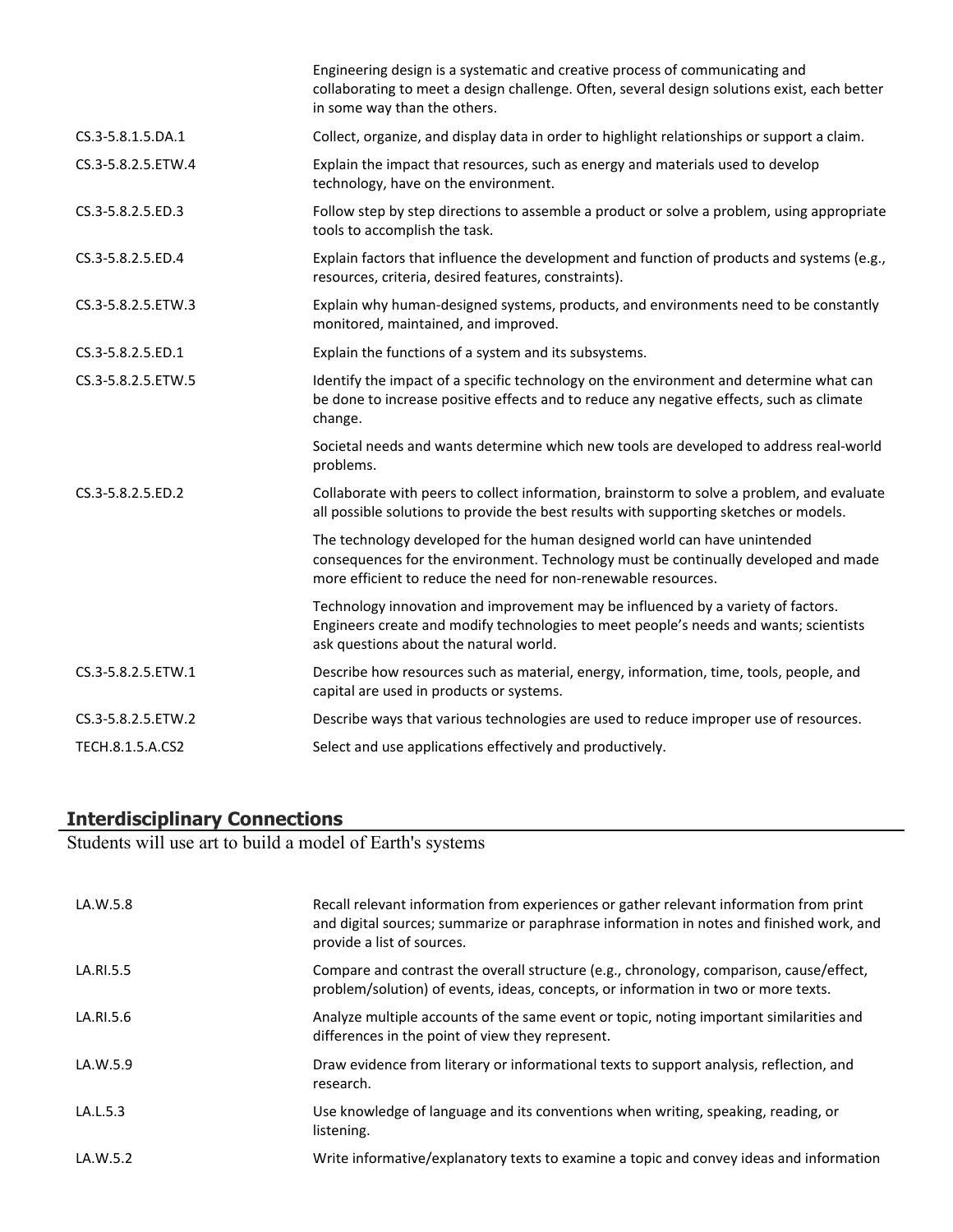|            | clearly.                                                                                                                                                                                                                                                              |
|------------|-----------------------------------------------------------------------------------------------------------------------------------------------------------------------------------------------------------------------------------------------------------------------|
| LA.L.5.4   | Determine or clarify the meaning of unknown and multiple-meaning words and phrases<br>based on grade 5 reading and content, choosing flexibly from a range of strategies.                                                                                             |
| LA.RI.5.7  | Draw on information from multiple print or digital sources, demonstrating the ability to<br>locate an answer to a question quickly or to solve a problem efficiently.                                                                                                 |
| LA.SL.5.1  | Engage effectively in a range of collaborative discussions (one-on-one, in groups, and<br>teacher-led) with diverse partners on grade 5 topics and texts, building on others' ideas<br>and expressing their own clearly.                                              |
| LA.RI.5.8  | Explain how an author uses reasons and evidence to support particular points in a text,<br>identifying which reasons and evidence support which point(s).                                                                                                             |
| LA.RI.5.9  | Integrate and reflect on (e.g., practical knowledge, historical/cultural context, and<br>background knowledge) information from several texts on the same topic in order to write<br>or speak about the subject knowledgeably.                                        |
| LA.RI.5.10 | By the end of year, read and comprehend literary nonfiction at grade level text-complexity<br>or above, with scaffolding as needed.                                                                                                                                   |
| LA.L.5.6   | Acquire and use accurately grade-appropriate general academic and domain-specific<br>words and phrases, including those that signal contrast, addition, and other logical<br>relationships (e.g., however, although, nevertheless, similarly, moreover, in addition). |
| LA.SL.5.2  | Summarize a written text read aloud or information presented in diverse media and<br>formats (e.g., visually, quantitatively, and orally).                                                                                                                            |
| LA.SL.5.3  | Summarize the points a speaker makes and explain how each claim is supported by<br>reasons and evidence.                                                                                                                                                              |
| LA.RF.5.3  | Know and apply grade-level phonics and word analysis skills in decoding and encoding<br>words.                                                                                                                                                                        |
| LA.SL.5.4  | Report on a topic or text or present an opinion, sequencing ideas logically and using<br>appropriate facts and relevant, descriptive details to support main ideas or themes; speak<br>clearly at an understandable pace.                                             |
| LA.RI.5.1  | Quote accurately from a text and make relevant connections when explaining what the<br>text says explicitly and when drawing inferences from the text.                                                                                                                |
| LA.RF.5.4  | Read with sufficient accuracy and fluency to support comprehension.                                                                                                                                                                                                   |
| LA.SL.5.5  | Include multimedia components (e.g., graphics, sound) and visual displays in presentations<br>when appropriate to enhance the development of main ideas or themes.                                                                                                    |
| LA.RI.5.2  | Determine two or more main ideas of a text and explain how they are supported by key<br>details; summarize the text.                                                                                                                                                  |
| LA.SL.5.6  | Adapt speech to a variety of contexts and tasks, using formal English when appropriate to<br>task and situation.                                                                                                                                                      |
| LA.RI.5.3  | Explain the relationships or interactions between two or more individuals, events, ideas,<br>or concepts in a historical, scientific, or technical text based on specific information in the<br>text.                                                                 |
| LA.L.5.1   | Demonstrate command of the conventions of standard English grammar and usage when<br>writing or speaking.                                                                                                                                                             |
| LA.W.5.4   | Produce clear and coherent writing in which the development and organization are<br>appropriate to task, purpose, and audience. (Grade-specific expectations for writing types<br>are defined in standards 1-3 above.)                                                |
| LA.W.5.5   | With guidance and support from peers and adults, develop and strengthen writing as<br>needed by planning, revising, editing, rewriting, or trying a new approach.                                                                                                     |
| LA.W.5.6   | With some guidance and support from adults and peers, use technology, including the<br>Internet, to produce and publish writing as well as to interact and collaborate with others;                                                                                   |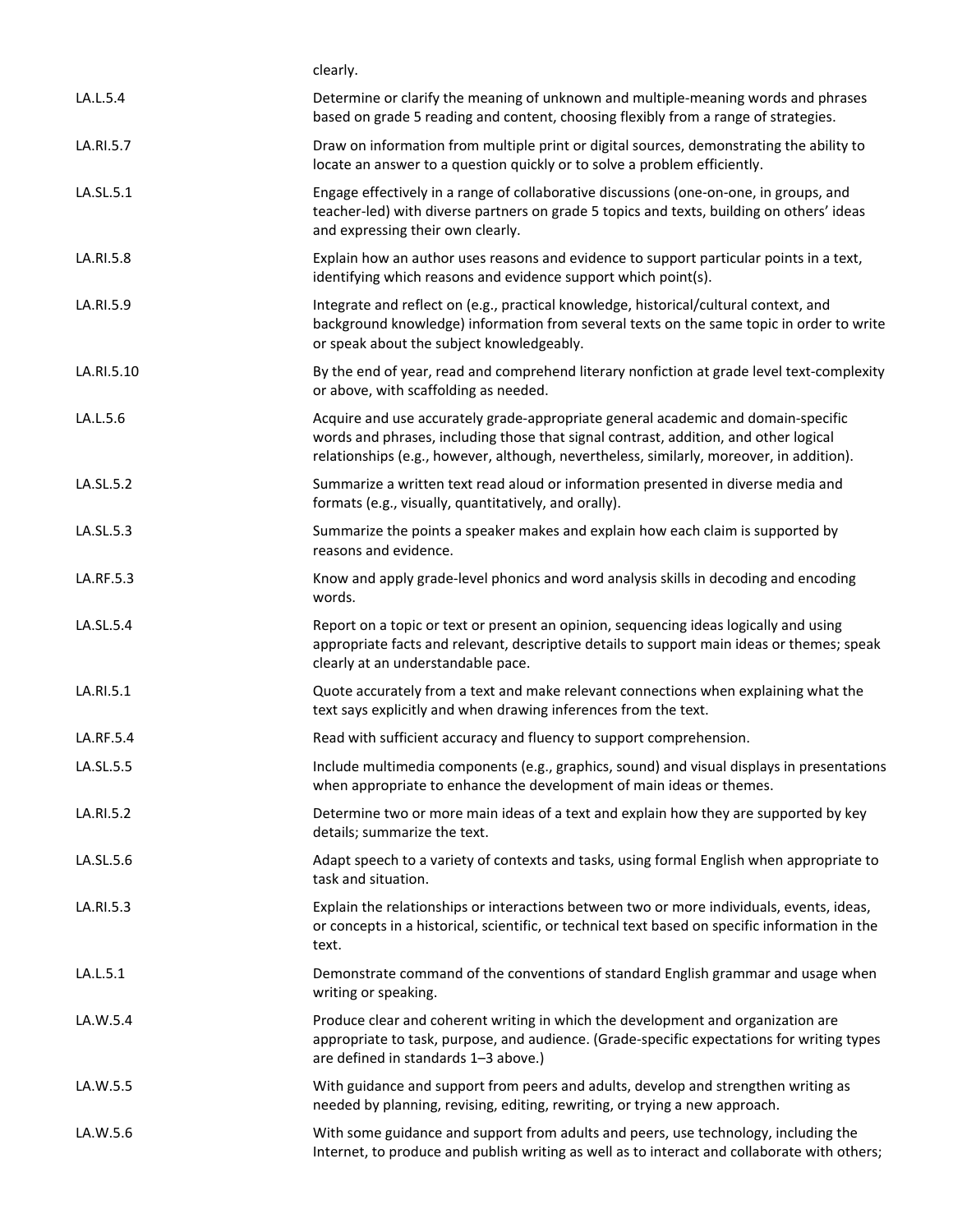|           | demonstrate sufficient command of keyboarding skills to type a minimum of two pages in<br>a single sitting.                                |
|-----------|--------------------------------------------------------------------------------------------------------------------------------------------|
| LA.L.5.2  | Demonstrate command of the conventions of standard English capitalization, punctuation,<br>and spelling when writing.                      |
| LA.W.5.7  | Conduct short research projects that use several sources to build knowledge through<br>investigation of different perspectives of a topic. |
| LA.RI.5.4 | Determine the meaning of general academic and domain-specific words and phrases in a<br>text relevant to a grade 5 topic or subject area.  |

# **Differentiation**

- Understand that gifted students, just like all students, come to school to learn and be challenged.
- Pre-assess your students. Find out their areas of strength as well as those areas you may need to address before students move on.
- Consider grouping gifted students together for at least part of the school day.
- Plan for differentiation. Consider pre-assessments, extension activities, and compacting the curriculum.
- Use phrases like "You've shown you don't need more practice" or "You need more practice" instead of words like "qualify" or "eligible" when referring to extension work.
- Encourage high-ability students to take on challenges. Because they're often used to getting good grades, gifted students may be risk averse.

# **Definitions of Differentiation Components**:

- o Content the specific information that is to be taught in the lesson/unit/course of instruction.
- o Process how the student will acquire the content information.
- o Product how the student will demonstrate understanding of the content.
- o Learning Environment the environment where learning is taking place including physical location and/or student grouping

# **Differentiation occurring in this unit:**

Utilize differentiation suggestions in the TCI Science Alive! program for enrichment and support.

# **Modifications & Accommodations**

Refer to QSAC EXCEL SMALL SPED ACCOMMOCATIONS spreadsheet in this discipline.

## **Modifications and Accommodations used in this unit:**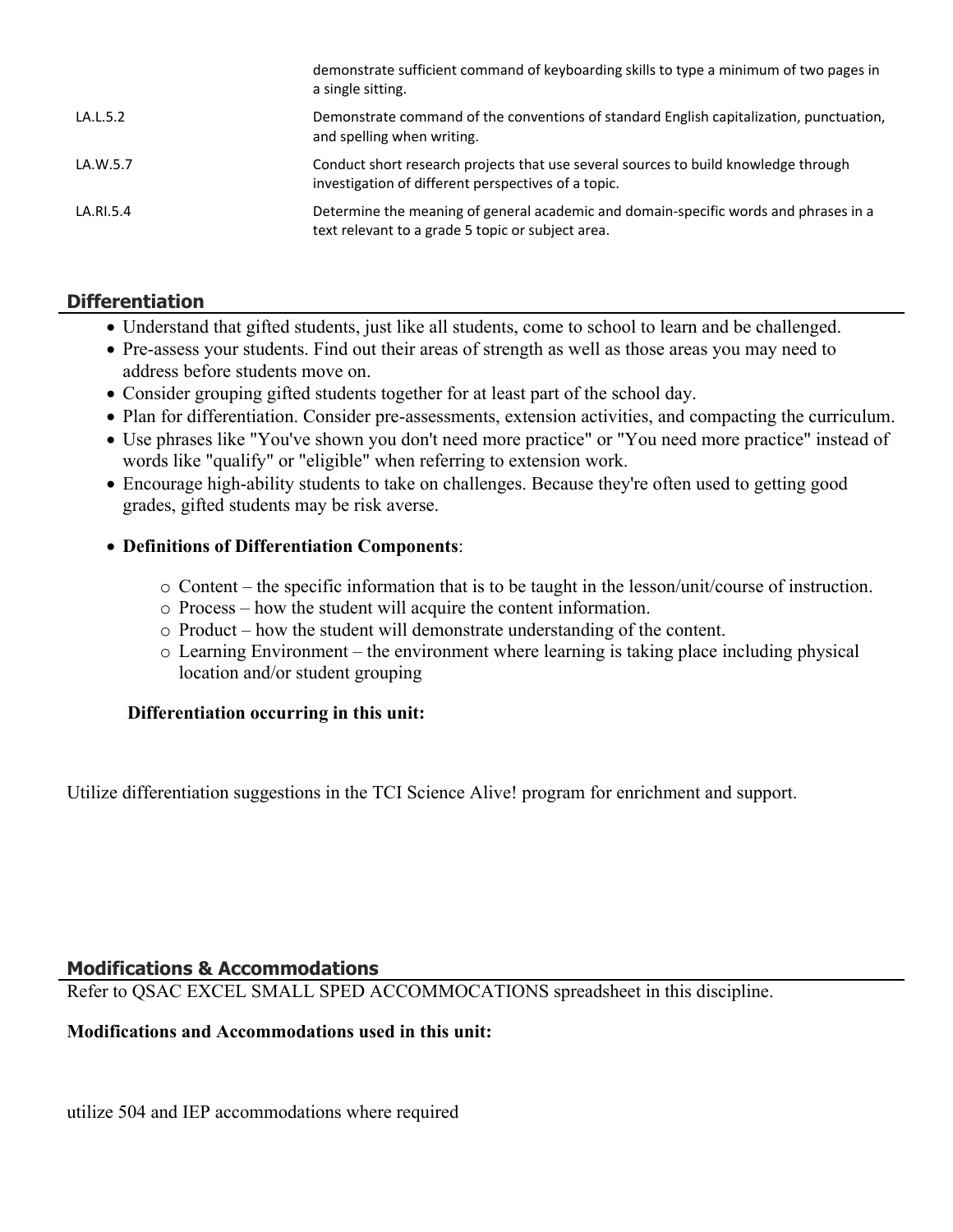## **Benchmark Assessments**

**Benchmark Assessments** are given periodically (e.g., at the end of every quarter or as frequently as once per month) throughout a school year to establish baseline achievement data and measure progress toward a standard or set of academic standards and goals.

#### **Schoolwide Benchmark assessments:**

Aimsweb benchmarks 3X a year

Linkit Benchmarks 3X a year

DRA

#### **Additional Benchmarks used in this unit:**

end of section online games

unit tests

state standardized test

# **Formative Assessments**

Assessment allows both instructor and student to monitor progress towards achieving learning objectives, and can be approached in a variety of ways. **Formative assessment** refers to tools that identify misconceptions, struggles, and learning gaps along the way and assess how to close those gaps. It includes effective tools for helping to shape learning, and can even bolster students' abilities to take ownership of their learning when they understand that the goal is to improve learning, not apply final marks (Trumbull and Lash, 2013). It can include students assessing themselves, peers, or even the instructor, through writing, quizzes, conversation, and more. In short, formative assessment occurs throughout a class or course, and seeks to improve student achievement of learning objectives through approaches that can support specific student needs (Theal and Franklin, 2010, p. 151).

#### **Formative Assessments used in this unit:**

TCI worksheets, quizzes

**Discussion** 

Teacher observation

Labs and Hands on activities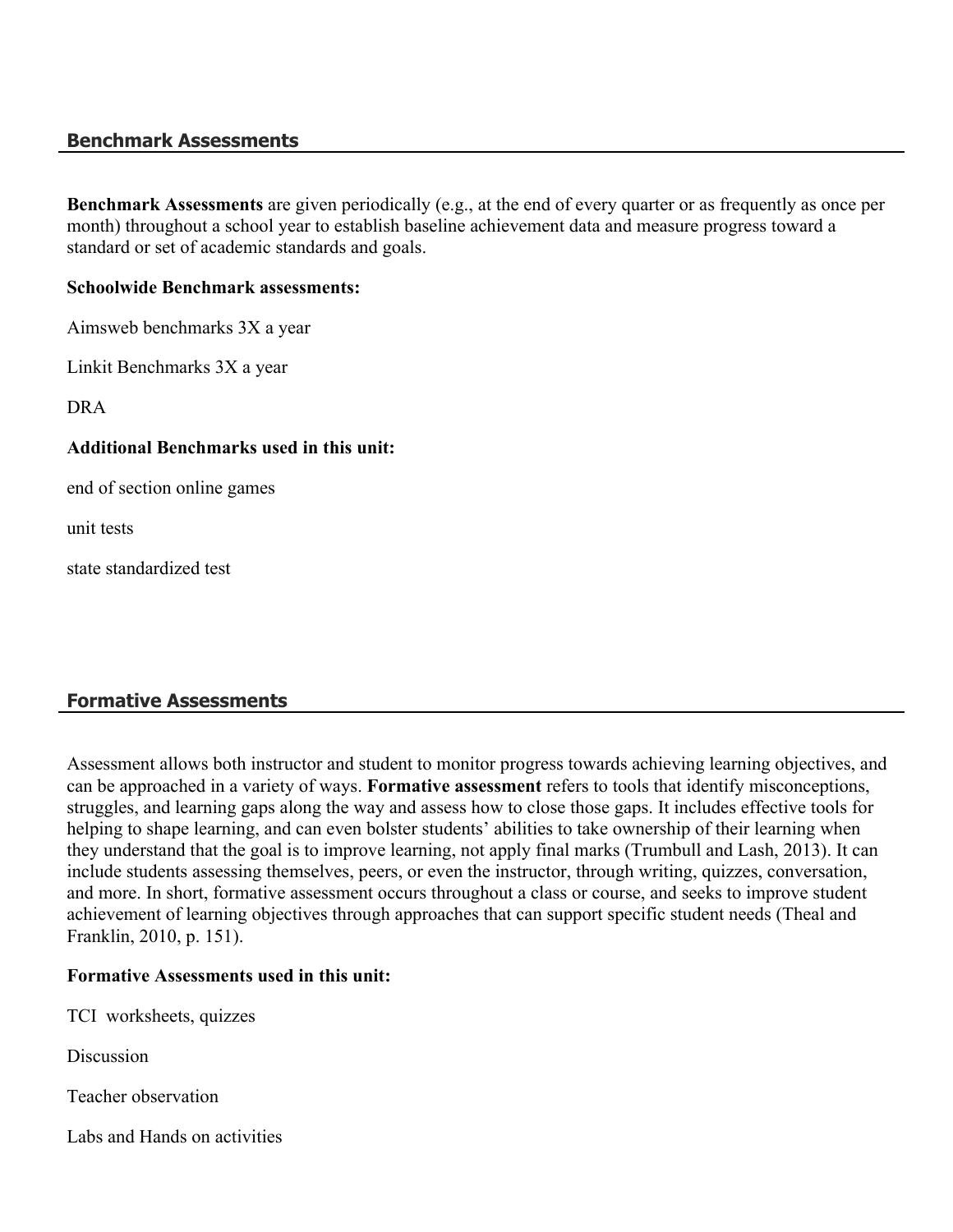#### **Summative Assessments**

**Summative assessments** evaluate student learning, knowledge, proficiency, or success at the conclusion of an instructional period, like a unit, course, or program. Summative assessments are almost always formally graded and often heavily weighted (though they do not need to be). Summative assessment can be used to great effect in conjunction and alignment with formative assessment, and instructors can consider a variety of ways to combine these approaches.

#### **Summative assessments for this unit:**

Unit assessments in the TCI program

# **Instructional Materials**

Materials for labs indicated in TCI program

| <b>Standards</b>   |                                                                                                                                                                                                                                                                                                                                                                                                                                                                                                                                                                                                                                                     |
|--------------------|-----------------------------------------------------------------------------------------------------------------------------------------------------------------------------------------------------------------------------------------------------------------------------------------------------------------------------------------------------------------------------------------------------------------------------------------------------------------------------------------------------------------------------------------------------------------------------------------------------------------------------------------------------|
| SCI.5.ESS2.A       |                                                                                                                                                                                                                                                                                                                                                                                                                                                                                                                                                                                                                                                     |
|                    | Earth Materials and Systems                                                                                                                                                                                                                                                                                                                                                                                                                                                                                                                                                                                                                         |
| <b>SCI.5.LS2.B</b> | Cycles of Matter and Energy Transfer in Ecosystems                                                                                                                                                                                                                                                                                                                                                                                                                                                                                                                                                                                                  |
|                    | A system can be described in terms of its components and their interactions.                                                                                                                                                                                                                                                                                                                                                                                                                                                                                                                                                                        |
|                    | Systems and System Models                                                                                                                                                                                                                                                                                                                                                                                                                                                                                                                                                                                                                           |
|                    | Assessment is limited to the interactions of two systems at a time.                                                                                                                                                                                                                                                                                                                                                                                                                                                                                                                                                                                 |
| SCI.5-LS2          | Ecosystems: Interactions, Energy, and Dynamics                                                                                                                                                                                                                                                                                                                                                                                                                                                                                                                                                                                                      |
|                    | Develop a model to describe phenomena.                                                                                                                                                                                                                                                                                                                                                                                                                                                                                                                                                                                                              |
|                    | Modeling in 3-5 builds on K-2 experiences and progresses to building and revising simple<br>models and using models to represent events and design solutions.                                                                                                                                                                                                                                                                                                                                                                                                                                                                                       |
|                    | Assessment does not include molecular explanations.                                                                                                                                                                                                                                                                                                                                                                                                                                                                                                                                                                                                 |
|                    | Modeling in 3-5 builds on K-2 experiences and progresses to building and revising simple<br>models and using models to represent events and design solutions.                                                                                                                                                                                                                                                                                                                                                                                                                                                                                       |
|                    | The food of almost any kind of animal can be traced back to plants. Organisms are related<br>in food webs in which some animals eat plants for food and other animals eat the animals<br>that eat plants. Some organisms, such as fungi and bacteria, break down dead organisms<br>(both plants or plants parts and animals) and therefore operate as "decomposers."<br>Decomposition eventually restores (recycles) some materials back to the soil. Organisms<br>can survive only in environments in which their particular needs are met. A healthy<br>ecosystem is one in which multiple species of different types are each able to meet their |